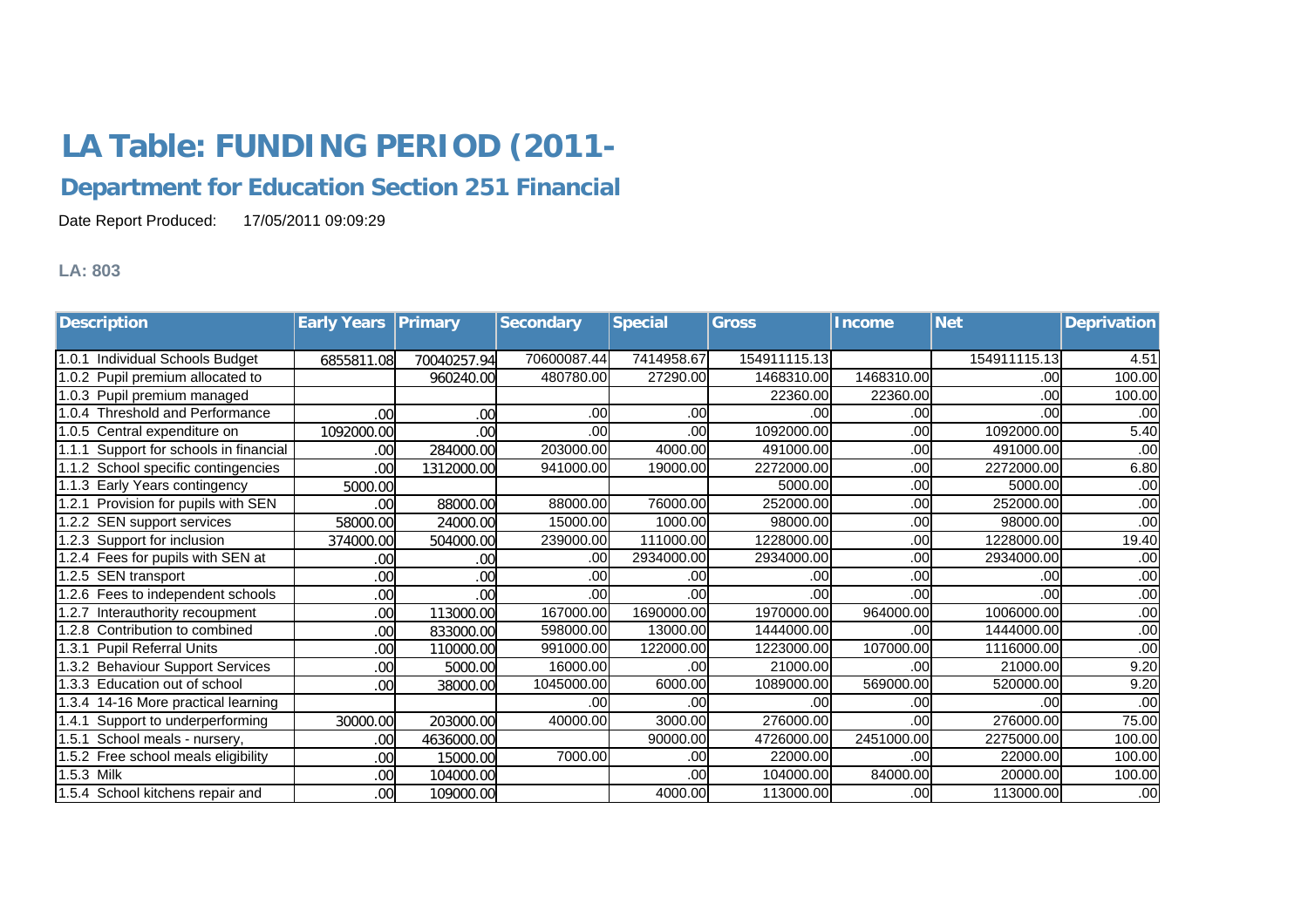| 1.6.1 Insurance                       | .00        | .00         | .00            | .00         | .00            | .00        | .00            | .00 |
|---------------------------------------|------------|-------------|----------------|-------------|----------------|------------|----------------|-----|
| 1.6.2 Museum and Library Services     | .00        | .00         | $\overline{8}$ | .00         | .00            | .00        | .00            | .00 |
| 1.6.3 School admissions               | .00        | 239000.00   | 172000.00      | 4000.00     | 415000.00      | .00        | 415000.00      | .00 |
| 1.6.4 Licences/subscriptions          | .00        | .00         | $\overline{8}$ | .00         | $\overline{8}$ | .00        | .00            | .00 |
| 1.6.5 Miscellaneous (not more than    | .00        | 83000.00    | 24000.00       | 4000.00     | 111000.00      | 34000.00   | 77000.00       | .00 |
| 1.6.6 Servicing of schools forums     | .00        | 7000.00     | 5000.00        | .00         | 12000.00       | .00        | 12000.00       | .00 |
| 1.6.7 Staff costs supply cover (not   | .00        | 386000.00   | 476000.00      | 18000.00    | 880000.00      | .00        | 880000.00      | .00 |
| 1.6.8 Supply cover long term          | .00        | .00         | .00            | .00         | $\overline{8}$ | .00        | .00            | .00 |
| 1.6.9 Termination of employment       | .00        | 194000.00   | 139000.00      | 3000.00     | 336000.00      | .00        | 336000.00      | .00 |
| 1.6.10 Purchase of carbon reduction   | .00        | .00         | .00            | .00         | $\overline{8}$ | .00        | .00            | .00 |
| 1.7.1<br><b>Other Specific Grants</b> | .00        | .00         | $\overline{8}$ | .00         | .00            | .00        | $\overline{8}$ | .00 |
| 1.8.1 Capital Expenditure from        | .00        | .00         | .00            | .00         | .00            | .00        | .00            | .00 |
| 1.8.2 Prudential borrowing costs      | .00        | .00         | $\overline{8}$ | 940000.00   | 940000.00      | .00        | 940000.00      | .00 |
| 1.9.1 TOTAL SCHOOLS BUDGET            | 8414811.08 | 80287497.94 | 76246867.44    | 13484248.67 | 178455785.13   | 5699670.00 | 172756115.13   |     |
| 2.0.1 Educational psychology          |            |             |                |             | 362000.00      | .00        | 362000.00      |     |
| 2.0.2 SEN administration,             |            |             |                |             | 351000.00      | .00        | 351000.00      |     |
| 2.0.3 Therapies and other health      |            |             |                |             | .00            | .00        | .00            |     |
| 2.0.4 Parent partnership, guidance    |            |             |                |             | 80000.00       | .00        | 80000.00       |     |
| 2.0.5 Monitoring of SEN provision     |            |             |                |             | 61000.00       | .00        | 61000.00       |     |
| 2.0.6 Total Special Education         | .00        | .00         | $\overline{8}$ | .00         | 854000.00      | .00        | 854000.00      |     |
| 2.1.1 Excluded pupils                 |            |             |                |             | 58000.00       | .00        | 58000.00       |     |
| 2.1.2 Pupil support                   | .00        | .00         | 13000.00       | .00         | 13000.00       | .00        | 13000.00       |     |
| 2.1.3 Home to school transport: SEN   | .00        | 366000.00   | 359000.00      | 2448000.00  | 3173000.00     | .00        | 3173000.00     |     |
| 2.1.4 Home to school transport:       | .00        | 558000.00   | 1793000.00     | .00         | 2351000.00     | 218000.00  | 2133000.00     |     |
| 2.1.5 Home to post16 provision        |            |             |                |             | 102000.00      | .00        | 102000.00      |     |
| 2.1.6 Home to post16 provision        |            |             |                |             | 21000.00       | .00        | 21000.00       |     |
| 2.1.7 Home to post16 provision        |            |             |                |             | 106000.00      | 50000.00   | 56000.00       |     |
| 2.1.8 Education welfare service       |            |             |                |             | 516000.00      | .00        | 516000.00      |     |
| 2.1.9 School improvement              |            |             |                |             | 1746000.00     | .00        | 1746000.00     |     |
| 2.1.10 Total Learner Support          | .00        | 924000.00   | 2165000.00     | 2448000.00  | 8086000.00     | 268000.00  | 7818000.00     |     |
| 2.2.1 Asset management education      |            |             |                |             | 434000.00      | .00        | 434000.00      |     |
| 2.2.2 Supply of school places         |            |             |                |             | 209000.00      | .00        | 209000.00      |     |
| 2.2.3 Music services                  |            |             |                |             | 791000.00      | 787000.00  | 4000.00        |     |
| 2.2.4 Visual and performing arts      |            |             |                |             | .00            | .00        | .00            |     |
| 2.2.5 Outdoor education including     |            |             |                |             | .00            | .00        | $\overline{8}$ |     |
| 2.2.6 Total Access                    | .00        | .00         | .00            | .00         | 1434000.00     | 787000.00  | 647000.00      |     |
| 3.0.1 16-18 Provision other than      |            |             | $\overline{8}$ | .00         | .00            | .00        | $\overline{8}$ |     |
| 3.0.2 14-19 Reform                    |            |             | 96000.00       | 2000.00     | 98000.00       | .00        | 98000.00       |     |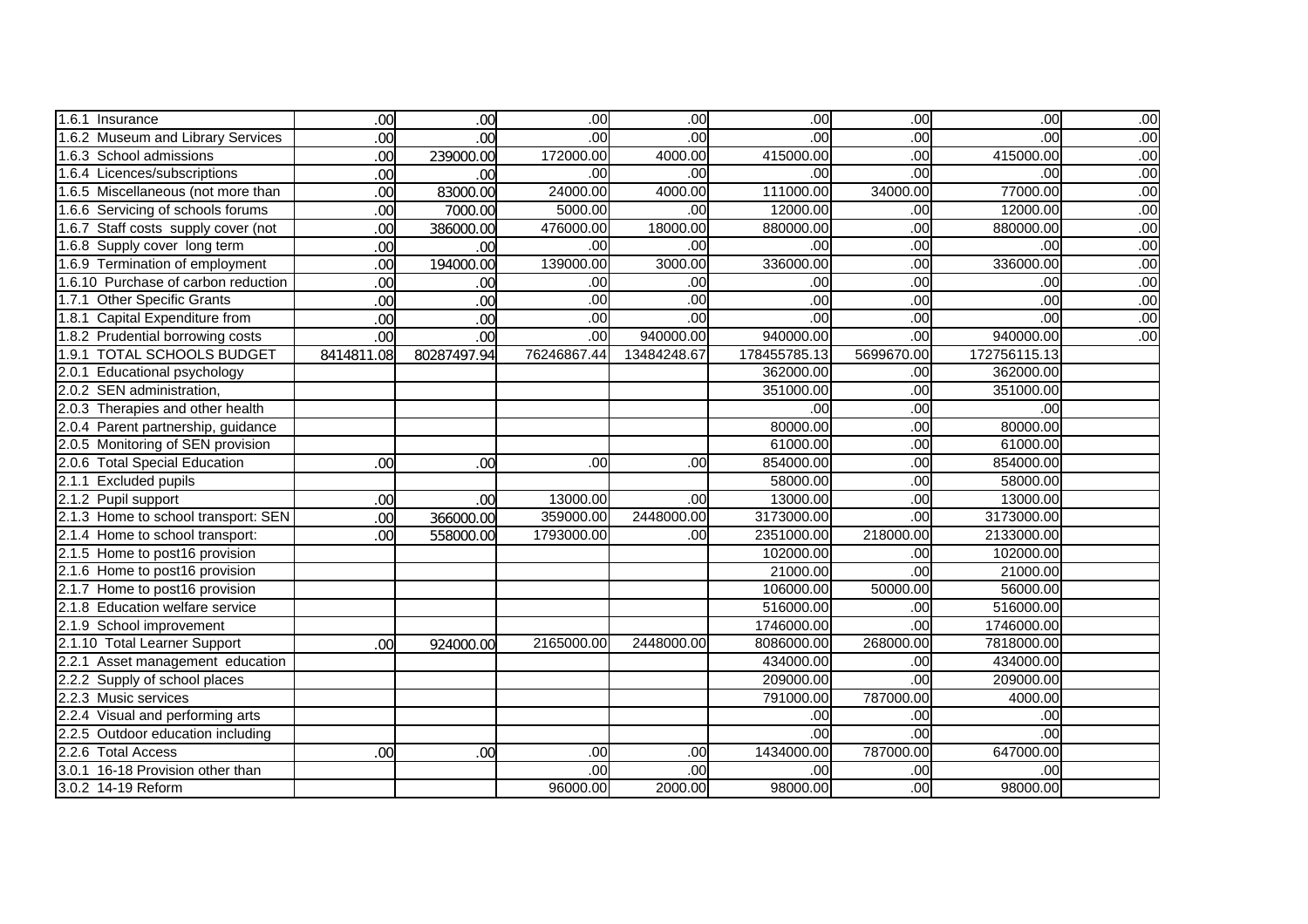| 3.0.3 Total Young people learning       | .00 | .00 <sub>1</sub> | 96000.00 | 2000.00 | 98000.00       | .00              | 98000.00   |  |
|-----------------------------------------|-----|------------------|----------|---------|----------------|------------------|------------|--|
| 3.1.1 Capital Expenditure from          |     |                  | .00.     | .00     | .00            | .00 <sub>1</sub> | .00        |  |
| 4.0.1 Adult and Community learning      |     |                  |          |         | 526229.51      | 428000.00        | 98229.51   |  |
| 4.0.2 - Total Adult and Community       | .00 | .00              | .00      | .00     | 526229.51      | 428000.00        | 98229.51   |  |
| 4.1.1 Capital Expenditure from          |     |                  |          |         | .00            | .00              | .00        |  |
| 5.0.1 Secure accommodation (youth       |     |                  |          |         | 3602000.00     | 3458000.00       | 144000.00  |  |
| 5.0.2 Youth Offender Teams              |     |                  |          |         | 733000.00      | 380000.00        | 353000.00  |  |
| 5.0.3 Other Youth Justice Services      |     |                  |          |         | $\overline{8}$ | .00              | .00        |  |
| 5.0.4 Total Youth Justice               | .00 | .00              | .00      | .00     | 4335000.00     | 3838000.00       | 497000.00  |  |
| 6.0.1 Funding paid to early years       |     |                  |          |         | 123000.00      | .00              | 123000.00  |  |
| 6.0.2 Other early years funding         |     |                  |          |         | 1922000.00     | .00              | 1922000.00 |  |
| 6.0.3 Total Early Years                 | .00 | .00              | .00      | .00     | 2045000.00     | .00              | 2045000.00 |  |
| 6.1.1 Funding for individual Sure       |     |                  |          |         | 2012000.00     | .00              | 2012000.00 |  |
| 6.1.2 Funding on local authority        |     |                  |          |         | .00            | .00              | .00        |  |
| 6.1.3 Total Sure Start Children         | .00 | .00              | .00      | .00     | 2012000.00     | .00              | 2012000.00 |  |
| 6.2.1 Residential care                  |     |                  |          |         | 3132000.00     | .00              | 3132000.00 |  |
| 6.2.2 Fostering services                |     |                  |          |         | 3725000.00     | 10000.00         | 3715000.00 |  |
| 6.2.3 Other children looked after       |     |                  |          |         | 65000.00       | .00              | 65000.00   |  |
| 6.2.4 Secure accommodation              |     |                  |          |         | 907000.00      | 871000.00        | 36000.00   |  |
| 6.2.5 Short breaks (respite) for        |     |                  |          |         | .00            | .00              | .00        |  |
| 6.2.6 Children placed with family and   |     |                  |          |         | 123000.00      | .00              | 123000.00  |  |
| 6.2.7 Advocacy services for children    |     |                  |          |         | 117000.00      | .00              | 117000.00  |  |
| 6.2.8 Education of looked after         | .00 | 13000.00         | 11000.00 | .00     | 24000.00       | .00              | 24000.00   |  |
| 6.2.9 Leaving care support services     |     |                  |          |         | 720000.00      | .00              | 720000.00  |  |
| 6.2.10 Asylum seeker services           |     |                  |          |         | 16000.00       | 16000.00         | .00        |  |
| 6.2.11 Total Children Looked After      | .00 | 13000.00         | 11000.00 | .00     | 8829000.00     | 897000.00        | 7932000.00 |  |
| 6.3.1 Child death review processes      |     |                  |          |         | 23000.00       | .00              | 23000.00   |  |
| 6.3.2 LA functions in relation to child |     |                  |          |         | 583000.00      | .00              | 583000.00  |  |
| 6.3.3 Local safeguarding childrens      |     |                  |          |         | 118000.00      | 59000.00         | 59000.00   |  |
| 6.3.4 Total Children and Young          | .00 | .00              | .00      | .00     | 724000.00      | 59000.00         | 665000.00  |  |
| 6.4.1 Direct payments                   |     |                  |          |         | 505000.00      | .00              | 505000.00  |  |
| 6.4.2 Short breaks (respite) for        |     |                  |          |         | 1284000.00     | .00              | 1284000.00 |  |
| 6.4.3 Home care services                |     |                  |          |         | .00            | .00              | .00        |  |
| 6.4.4 Equipment and adaptations         |     |                  |          |         | 104000.00      | .00              | 104000.00  |  |
| 6.4.5 Other family support services     |     |                  |          |         | 1831000.00     | .00              | 1831000.00 |  |
| 6.4.6 Contribution to health care of    |     |                  |          |         | 23000.00       | .00              | 23000.00   |  |
| 6.4.7 Intensive family Interventions    |     |                  |          |         | 321000.00      | .00              | 321000.00  |  |
| 6.4.8 Total Family Support Services     | .00 | .00 <sub>1</sub> | .00      | .00     | 4068000.00     | .00              | 4068000.00 |  |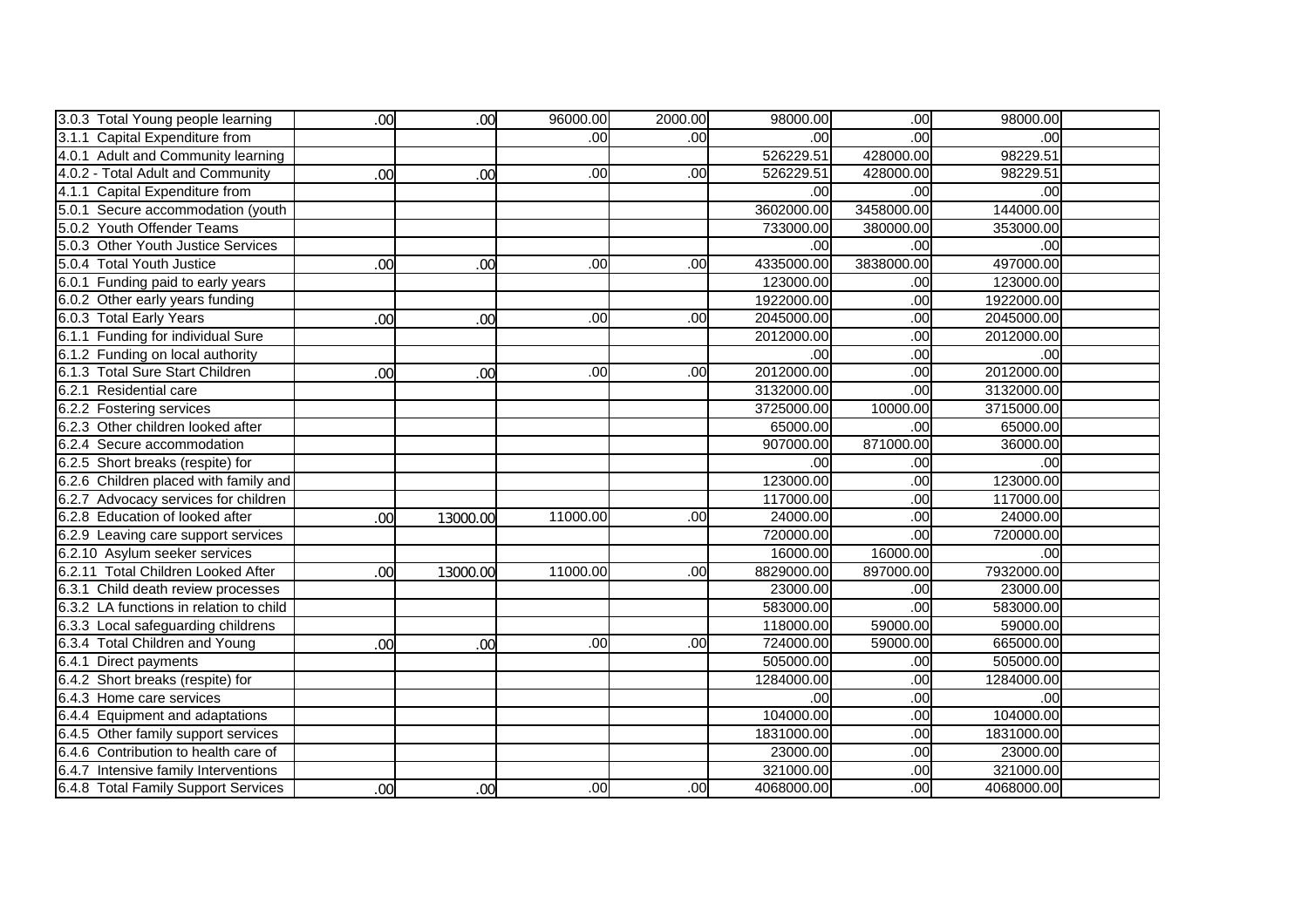| 6.5.1 Adoption services               |            |             |                  |             | 475000.00    | 47000.00    | 428000.00    |  |
|---------------------------------------|------------|-------------|------------------|-------------|--------------|-------------|--------------|--|
| 6.5.2 Special guardianship support    |            |             |                  |             | 102000.00    | .00         | 102000.00    |  |
| 6.5.3 Other children and families     |            |             |                  |             | 411000.00    | .00         | 411000.00    |  |
| 6.5.4 Total Other Children and        | .00        | .00         | .00              | .00         | 988000.00    | 47000.00    | 941000.00    |  |
| 6.6.1 Partnership costs               |            |             |                  |             | .00          | .00         | .00          |  |
| 6.6.2 Central commissioning           |            |             |                  |             | 272000.00    | .00         | 272000.00    |  |
| 6.6.3 Total Children Services         | .00        | .00         | .00 <sub>1</sub> | .00         | 272000.00    | .00         | 272000.00    |  |
| 6.7.1 Commissioning and social        |            |             |                  |             | 5233000.00   | 373000.00   | 4860000.00   |  |
| 6.8.1 Capital Expenditure from        |            |             |                  |             | .00          | .00         | .00          |  |
| 6.9.1 Universal services for young    |            |             |                  |             | 3185000.00   | 137000.00   | 3048000.00   |  |
| 6.9.2 Targeted services for young     |            |             |                  |             | 397000.00    | 67000.00    | 330000.00    |  |
| 6.9.3 Substance misuse services       |            |             |                  |             | 302000.00    | 175000.00   | 127000.00    |  |
| 6.9.4 Teenage pregnancy services      |            |             |                  |             | 92000.00     | .00         | 92000.00     |  |
| 6.9.5 Discretionary Awards            |            |             |                  |             | 48000.00     | 44000.00    | 4000.00      |  |
| 6.9.6 Student Support                 |            |             |                  |             | 147000.00    | .00         | 147000.00    |  |
| 6.9.7 Total Services for young        | .00        | .00         | .00              | .00         | 4171000.00   | 423000.00   | 3748000.00   |  |
| 6.10.1 Capital Expenditure from       |            |             |                  |             | .00          | .00         | .00          |  |
| 7.0.1 Statutory/ Regulatory Duties    |            |             |                  |             | 1481000.00   | 42000.00    | 1439000.00   |  |
| 7.0.2 Premature retirement costs/     |            |             |                  |             | 66000.00     | .00         | 66000.00     |  |
| 7.0.3 Existing early retirement costs |            |             |                  |             | 2144000.00   | .00         | 2144000.00   |  |
| 7.0.4 Residual pension liability (eg  |            |             |                  |             | .00          | .00         | .00          |  |
| 7.0.5 Joint use arrangements          |            |             |                  |             | .00          | .00         | .00          |  |
| 7.0.6 Insurance                       |            |             |                  |             | 169000.00    | .00         | 169000.00    |  |
| 7.0.7 Monitoring national curriculum  |            |             |                  |             | 50000.00     | .00         | 50000.00     |  |
| 7.0.8 Total Local Authority Education | .00        | .00         | .00              | .00         | 3910000.00   | 42000.00    | 3868000.00   |  |
| 7.1.1 Other Specific Grant            |            |             |                  |             | .00          | .00         | .00          |  |
| 7.2.1 Capital Expenditure from        |            |             |                  |             | .00          | .00         | .00          |  |
| 8.1.1 Total Schools Budget, Special   | 8414811.08 | 81211497.94 | 78507867.44      | 15934248.67 | 189454014.64 | 7182670.00  | 182271344.64 |  |
| 8.1.2 - Total Youth Justice, Children | .00        | 13000.00    | 11000.00         | .00         | 32677000.00  | 5637000.00  | 27040000.00  |  |
| 8.1.3 Total LA Education Functions    | .00        | .00         | .00              | .00         | 3910000.00   | 42000.00    | 3868000.00   |  |
| 9 Total Education, Young People's     | 8414811.08 | 81224497.94 | 78518867.44      | 15934248.67 | 226041014.64 | 12861670.00 | 213179344.64 |  |
| 10 Capital Expenditure (excluding     | .00        | 9788330.00  | 10367880.00      | 8299790.00  | 28456000.00  | 875710.00   | 27580290.00  |  |
| 11a.1 SIXTH FORM YPLA                 |            |             | 11347047.00      |             | 11347047.00  | 11347047.00 | .00          |  |
| 11a.2 SIXTH FORM YPLA                 |            |             |                  | 266570.00   | 266570.00    | 266570.00   | .00          |  |
| 11b.1 SIXTH FORM - Element            |            |             | .00              | .00         | .00          | .00         | .00          |  |
| 11b.2 SIXTH FORM - Element            |            |             | .00              | 456000.00   | 456000.00    | 456000.00   | .00          |  |
| 11b.3 SIXTH FORM - Element            |            |             | .00              | .00         | .00          | .00         | .00          |  |
| 11c.1 YPLA Threshold and              |            |             | 326516.00        | .00         | 326516.00    | 326516.00   | .00          |  |